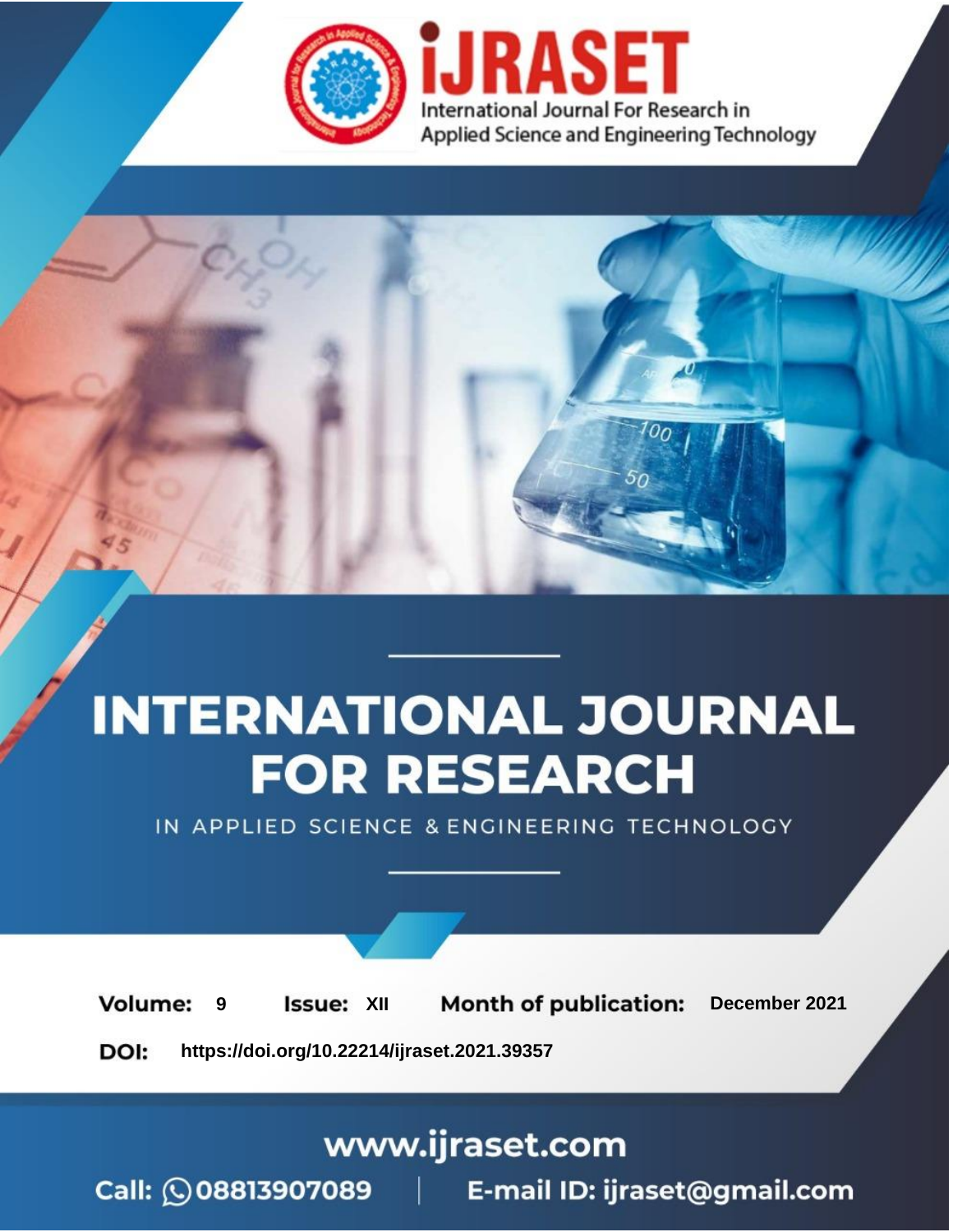

International Journal for Research in Applied Science & Engineering Technology (IJRASET**)**  *ISSN: 2321-9653; IC Value: 45.98; SJ Impact Factor: 7.429 Volume 9 Issue XII Dec 2021- Available at www.ijraset.com*

### **A Review on Effect of Pile Stiffness on Seismic Response of Structure**

Mohit Bharat Dange<sup>1</sup>, Shinde Promod B.<sup>2</sup>, Prof. Kale Laxmi N<sup>3</sup>, Prof. Phule Sagar N.<sup>4</sup> *1, 2, 3, 4Civil Engineering Department, Solapur University*

*Abstract: Pile foundations are widely employed for a variety of structures on shaky ground. The importance of seismic design in ensuring the effective operation of a structure under severe seismic loading conditions cannot be overstated. For the analysis of seismic forces on a structure, IS 1893 will be employed. This research entails the choosing of a specific form of building structure. A comparison of buildings with and without pile foundations will be shown. Because of the differences in their properties, the seismic behaviour of the various structures differs. The influence of pile stiffness on the structure's seismic response will be investigated. The rigidity of the piling foundation could have an impact on the structure.With the rise in seismic activity, there may be a need for more efficient pile foundation design to withstand earthquake loads. The major goal of this study is to compare pile stiffness with changes in diameter and zone.*

*Keywords*: *Pile Foundation, STAAD-Pro, Structure, Stiffness, zone, Pile Cap, Load Estimation, Pile cap, Pattern of Pile.*

#### **I. INTRODUCTION**

#### *A. Genaral*

When the soil beneath the foundation is weak and has low bearing capacity, piles, which are relatively long, slender members that are driven into the ground or cast-in-situ piles, are the most commonly used deep foundation to support massive structures such as multi-story buildings, bridges, towers, dams, and so on. Piles must resist dynamic lateral loads in addition to supporting vertical compression loads, which are typical in off-shore constructions, retaining walls, and structures in earthquake-prone areas. Designing pile foundations for seismic conditions is becoming increasingly important as infrastructure grows and seismic activity increase. Several studies on seismic analysis and pile foundation design were done by various researchers, leading to the development of distinct theories. The seismicity of a structure's location (zone) and the subsurface conditions of the site are used to estimate the loads that operate on it during an earthquake.

Piles can be categorised based on how they act.:-

- *1)* End bearing pile- This type of pile is used to carry weight from the tip of the pile to a suitable bearing stratum while passing through soft soil.Used to transfer load through tip of pile to a suitable bearing stratum, passing through soft soil.
- *2)* Friction Pile-A friction pile is a device that uses skin friction to distribute a load.
- *3)* Uplift pile- Uplift piles are used to secure constructions that are prone to uplift owing to hydrostatic pressure.
- *4)* Laterally loaded pile- Laterally-loaded piles are used in the building of retaining walls, bridges, and dams.

#### *B. Pile Group*

A building is never built on a single pile. Under the structure, the piles are tightly spaced, and the activity of the complete pile group is taken into account. A pile group's bearing capacity is not the capacity of each individual pile multiplied by the number of heaps in the group. The phenomenon that causes this is called as group action of pile. Pile-supported constructions are known to have existed in prehistoric periods, and the Bible mentions timber piles in Babylon. Piled foundations were used to support a wide range of structures in the Middle Ages, particularly in Venice and the Netherlands. They are a useful approach for sustaining structures erected over water and where uplift stresses must be resisted. To resist lateral stresses, inclined or ranked piles have also been employed. Retaining walls, bridge piers, abutments, and machinery foundations are all supported by piles that can withstand both vertical and horizontal loads. Driven heaps, driven and cast-in-place piles, jacked piles, drilled and cast-in-plane piles, and composite piles are the most common forms of piles utilized.

#### **II. METHODOLOGY**

#### *A. General*

We were going to design a building utilizing staad-pro software and a pile foundation with varied diameter and zone in this assignment. It entails selecting numerous parameters for design purposes, as well as estimating various sorts of loads acting on the structure based on the structure type chosen in accordance with the code's recommendations. It also entails deciding on numerous criteria for the design of pile foundations, as well as determining the stiffness of the foundations after the piles have been designed.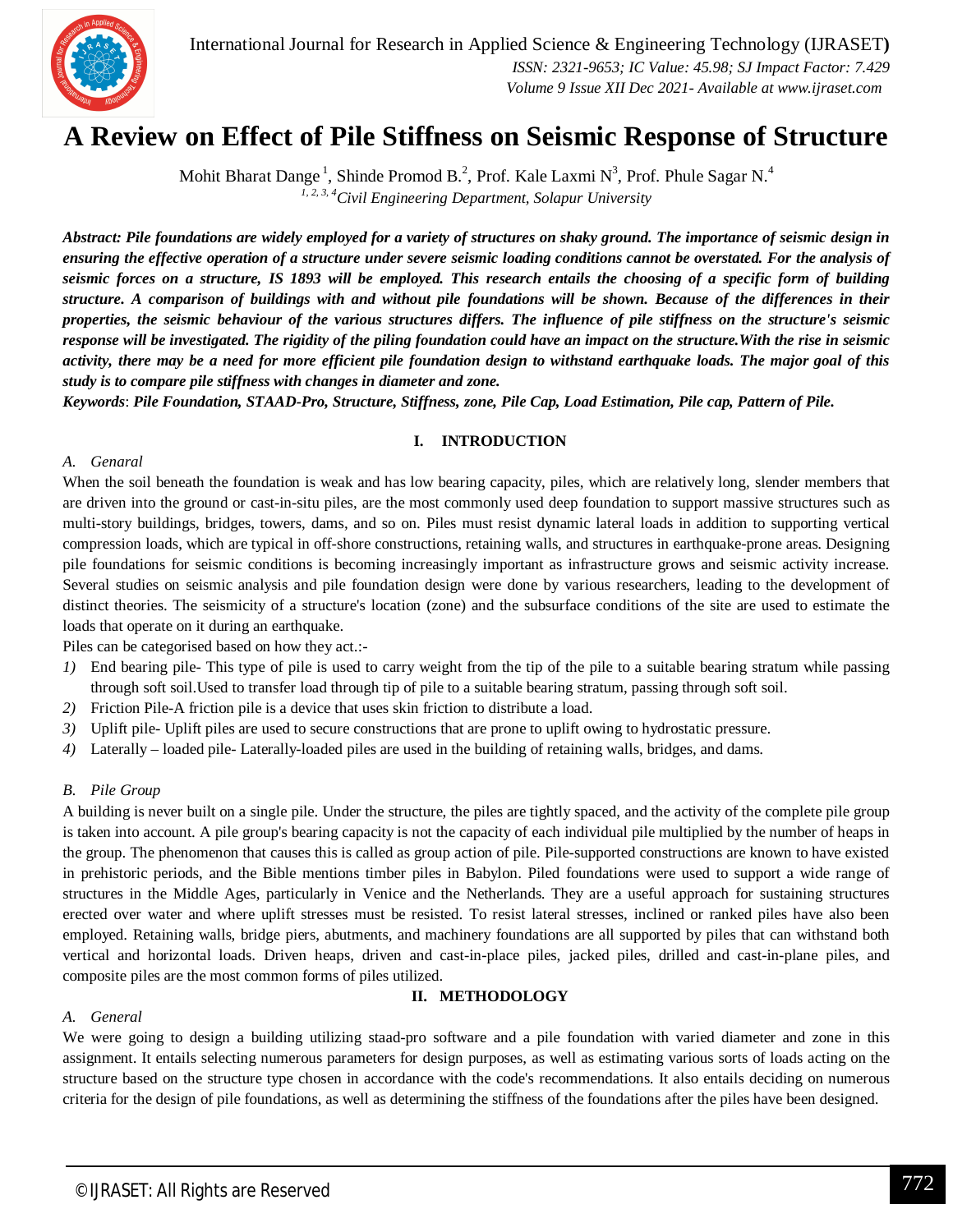

 *ISSN: 2321-9653; IC Value: 45.98; SJ Impact Factor: 7.429 Volume 9 Issue XII Dec 2021- Available at www.ijraset.com*

#### *B. Selection of Building*

Structure is a grouping of members chosen in such a way that they serve a single goal. There are various sorts of structures that are maintained, as seen below:

- *1) Rigid Frame Structure:* A rigid frame structure is one in which the members are connected by rigid joints.
- *2) Load-bearing Structure:* Is one in which the walls take all of the roof's weight and evenly distribute it throughout the foundation strata.

#### *C. Estimation of Load*

The structure is subjected to a variety of loads, including dead load, live load, wind load, and seismic load. The load can be determined using the height of the building, the number of occupants, the usage of the building, and the requirements specified in the various regulatory codes.

- *1) Self –Weight:* The self-weight of the structure is taken into account while calculating the dead load. The slab's self-weight, the column's self-weight, the beam's self-weight, and the floor finish were all measured. Only the dead load of brickwork is considered in the analysis, not the brickwork itself. In this scenario, all brick walls are considered to be 230 mm thick, even if the internal walls may only be 115 mm thick in fact.
- *2) Live Load:* The live load for all floors is the same, while the live load for the roof is different. The distribution of live load is comparable to the distribution of slab self-weight, and STAAD uses the floor load command. For the same reason, I vote yes.
- *3) Earthquake Load:* Earthquake load is a term used to describe the amount of damage caused by an earthquake. IS 1893 (Part 1): 2002.

#### *D. Analysis and Design of Building Foundation Using STADD-PRO Software*

In practise, commercially accessible software is frequently used to evaluate, design, and detail multi-story buildings. STAAD. Pro SAP 2000, ETABS, SAFE, Nastran, Midas NFX, ANSYS, and STRUDS are some of the commercial software packages on the market. A number of free/open source apps, such as Open Sees, Frame3DD, and IDARC 2D, are also available. Many of these apps can perform analysis and design. Special structural design software are also available, and some engineers have created their own spreadsheets for the design of structural elements (for example, Computer Design Consultants' FRAME, RC Slab, RC Beam, and RC Foundation).

*1) Analysis of G+6 Building:* For buildings with 15 stories, linear analysis is considered sufficient. Regular buildings in high seismic zones with heights larger than 40 m, irregular buildings, and thin buildings subjected to significant wind loads all benefit from dynamic analysis. For important constructions, soil structure interaction should be considered. In critical projects, the response spectrum method of analysis with a site-specific design spectrum will be applied. The non-linear analysis must take into account geometric and material non-linearity. STAAD.Pro is used as an analytical method. This case study considers a seven-story RC structure with three bays in one way with spans of 8 m, 5 m, and 5 m, and three equal bays of 5 m each in the opposite direction. The rest of the information needed for the analysis and design lis listed below.



Fig 1. Plan of Building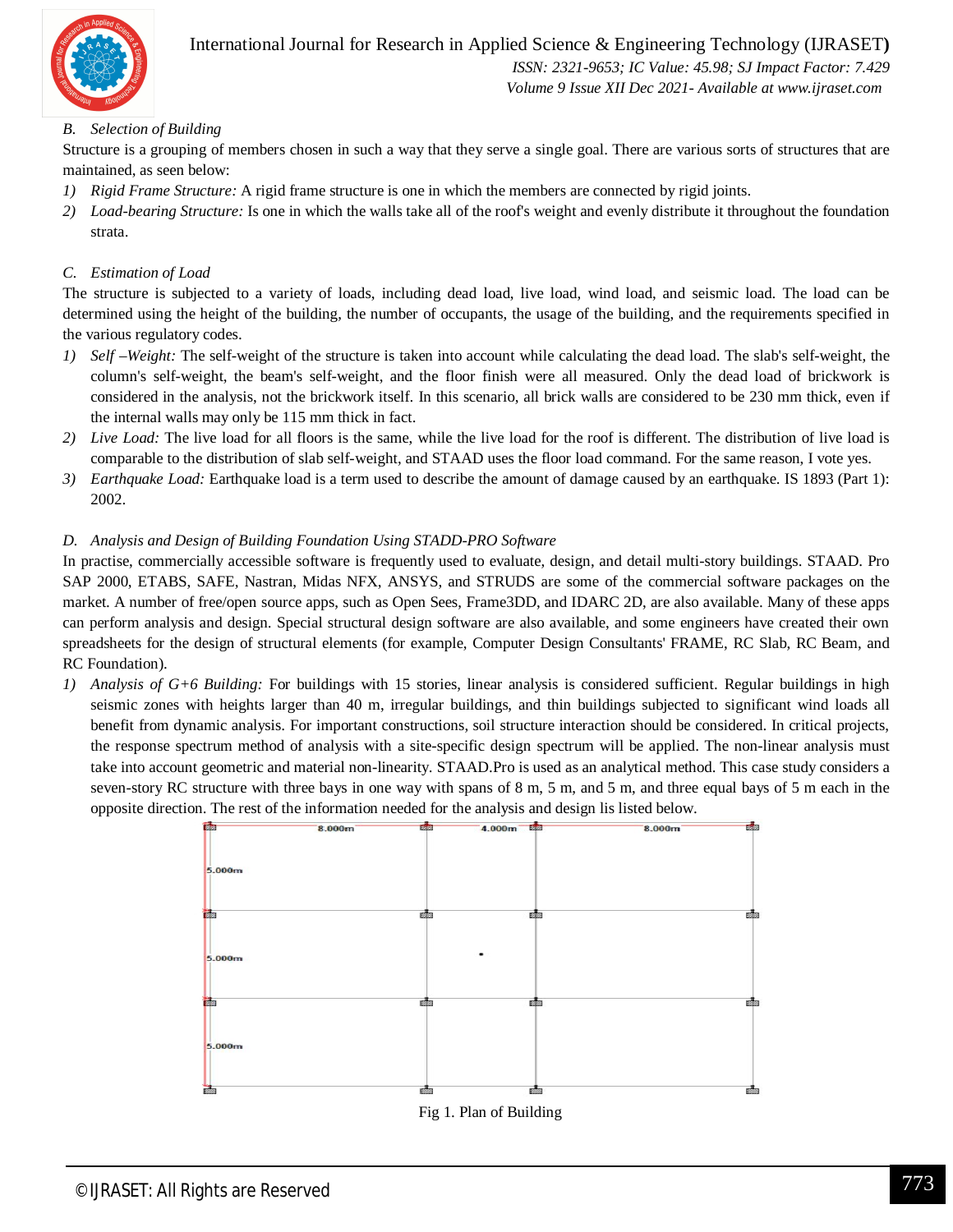

International Journal for Research in Applied Science & Engineering Technology (IJRASET**)**

 *ISSN: 2321-9653; IC Value: 45.98; SJ Impact Factor: 7.429 Volume 9 Issue XII Dec 2021- Available at www.ijraset.com*

*E. Flow Chart of Methodology*

Selection of Building

Estimation of Load

Design and Analysis of R.C.C. building by using STAAD-PRO

Design of pile Foundation by varying Diameter of Piles by using STAAD-PRO

Calculation of Stiffness Factor in various zones of Seismicity

#### **III. CONCLUSION**

- *A.* The pile cap appears to provide a significant contribution to lateral load resistance. By changing the zone there is no change stiffness of pile.
- *B.* In the same zone, altering the diameter of the pile from 500 to 700 mm results in a 32 percent increase in stiffness.
- *C.* The lateral resistance of the pile cap is determined by various factors such as the length of the pile and the position of the pile cap from ground level.
- *D.* The modulus of elasticity of the pile is directly proportional to the pile stiffness; the higher the modulus of elasticity of the pile, the higher the pile stiffness. The pile and cap materials have an impact on the pile cap rigidity.
- *E.* Because the nature of piles is rigid, the behavior of the structure is equally inflexible when it comes to seismic response.
- *F.* It is also depicted, with critical issues to consider for seismic design of piling foundations highlighted.

#### **REFERENCES**

- [1] Phanni Teja, Barnali Gosh, "Seismic Design Of Pile Foundation For Different Ground Condition" , Journal Of WCEE 2012.
- [2] Kitazumeand Terashi, "Behaviour Of Pile Foundation In Seismic Soil Pile Structure And Interaction" Bruceet al.2013.
- [3] Madabhushi, S.P. Gopal, "Seismic Design Of Pile Foundation", Indian geotechnical conference December-2010.
- [4] Gazetas. "Effect of the filtering action exerted by piles on seismic response of RC frame building"-1984.
- [5] A . Murlikrishna , S. Bhattacharya, "Seismic Design Consideration For Pile Foundation"2011.
- [6] Geoffrey R. Martin, " Seismic Design Of Pile Foundation; Structural And Geotechnical Issue", Third International Conference on Recent Advances in Geotechnical Earthquake Engineering & Soil Dynamics,2ndApril 1995.
- [7] Mario Martinelli, "Dynamic Response of a Pile Embedded in to a Layered Soil",Journal of Soil Dynamics and Earthquake Engineering,30 march 2016.
- [8] Phillip L. Gould, "Seismic Response of Pile Supported Cooling Towers", Fifth ASCE-EMD Conference on Engineering Mechanics in Civil Engineering, August1984.
- *[9]* Nicos Makris and George Gazetas, "Dynamic pile-soil-pile interaction"-199210S. Bhattacharya, "Seismic Design Consideration for Pile Foundation" ,Indian Geotechnical Conference,15December2011,Koch*i.'*